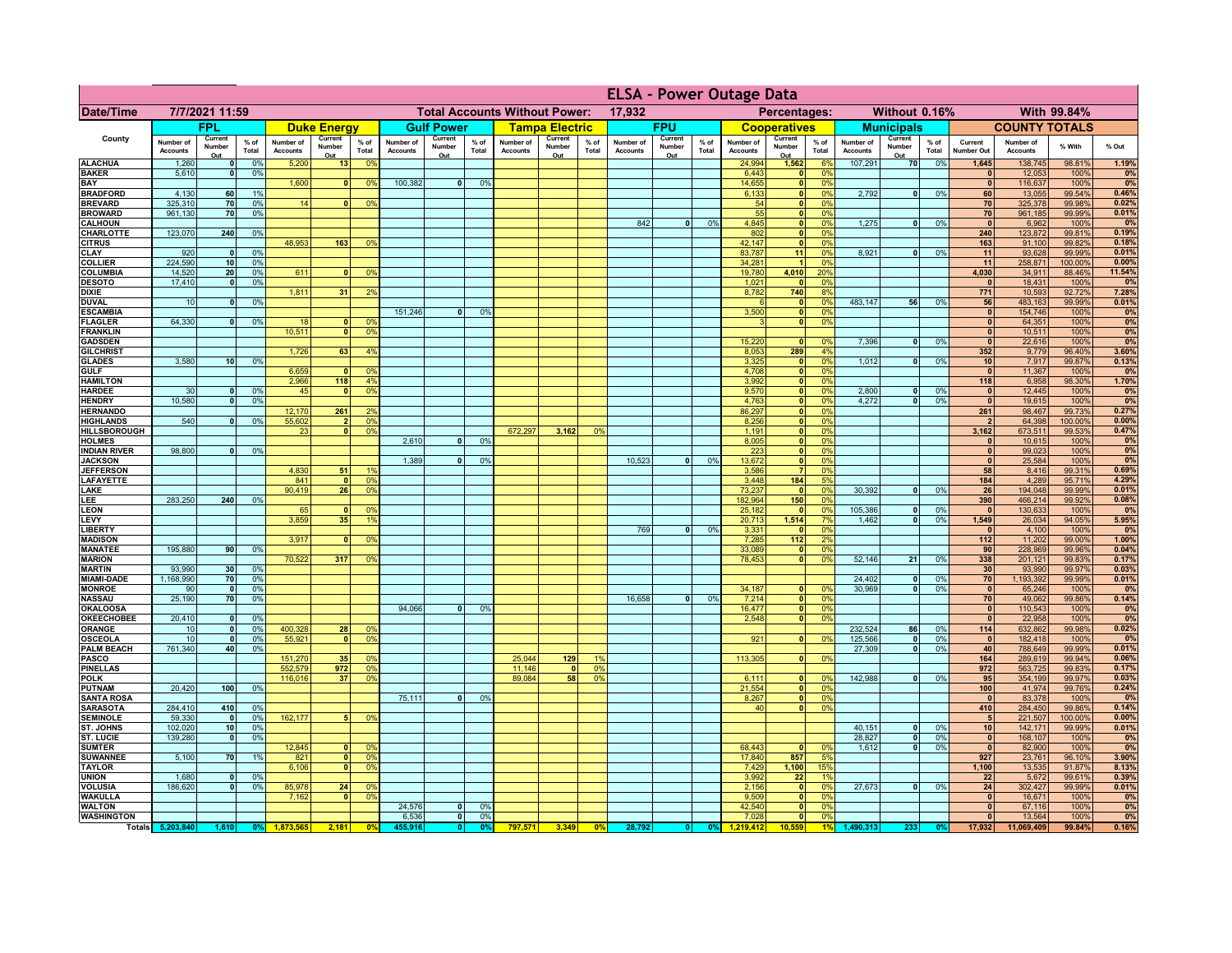## 7/7/2021 12:00 PM ELSA

| <b>Power Provider</b>                              | <b>County</b>     | <b>Number of Customers</b> | <b>Current Number Out</b> | <b>Outage Percentage</b> | <b>Estimated Restore Time</b> |
|----------------------------------------------------|-------------------|----------------------------|---------------------------|--------------------------|-------------------------------|
| Clay Electric Cooperative                          | <b>COLUMBIA</b>   | 17,751                     | 4,010                     | 22.59%                   | 24                            |
| Tampa Electric Company                             | HILLSBOROUGH      | 672,297                    | 3,162                     | 0.47%                    | $24$                          |
| Central Florida Electric Cooperative               | LEVY              | 18,371                     | 1,514                     | 8.24%                    | 24                            |
| Clay Electric Cooperative                          | <b>ALACHUA</b>    | 24,059                     | 1,416                     | 5.89%                    | 24                            |
| Tri-County Electric Cooperative                    | <b>TAYLOR</b>     | 7,429                      | 1,100                     | 14.81%                   | 24                            |
| Duke Energy                                        | <b>PINELLAS</b>   | 552,579                    | 972                       | 0.18%                    | TBD                           |
| Suwannee Valley Electric Cooperative, Inc.         | SUWANNEE          | 17,830                     | 857                       | 4.81%                    | 24                            |
| Central Florida Electric Cooperative               | <b>DIXIE</b>      | 8,143                      | 441                       | 5.42%                    | <b>TBD</b>                    |
| Florida Power and Light Company                    | SARASOTA          | 284,410                    | 410                       | 0.14%                    | <b>TBD</b>                    |
|                                                    |                   |                            | 317                       |                          | TBD                           |
| <b>Duke Energy</b>                                 | <b>MARION</b>     | 70,522                     |                           | 0.45%                    |                               |
| <b>Tri-County Electric Cooperative</b>             | <b>DIXIE</b>      | 639                        | 299                       | 46.79%                   | <b>TBD</b>                    |
| Central Florida Electric Cooperative               | <b>GILCHRIST</b>  | 8,048                      | 289                       | 3.59%                    | TBD                           |
| <b>Duke Energy</b>                                 | <b>HERNANDO</b>   | 12,170                     | 261                       | 2.14%                    | <b>TBD</b>                    |
| Florida Power and Light Company                    | CHARLOTTE         | 123,070                    | 240                       | 0.20%                    | TBD                           |
| Florida Power and Light Company                    | LEE               | 283,250                    | 240                       | 0.08%                    | <b>TBD</b>                    |
| Suwannee Valley Electric Cooperative, Inc.         | LAFAYETTE         | 3,391                      | 184                       | 5.43%                    | TBD                           |
| Duke Energy                                        | <b>CITRUS</b>     | 48,953                     | 163                       | 0.33%                    | <b>TBD</b>                    |
| Lee County Electric Cooperative                    | LEE               | 182,964                    | 150                       | 0.08%                    | TBD                           |
| Central Florida Electric Cooperative               | <b>ALACHUA</b>    | 935                        | 146                       | 15.61%                   | <b>TBD</b>                    |
| Tampa Electric Company                             | PASCO             | 25,044                     | 129                       | 0.52%                    | $24$                          |
| <b>Duke Energy</b>                                 | <b>HAMILTON</b>   | 2,966                      | 118                       | 3.98%                    | <b>TBD</b>                    |
| <b>Tri-County Electric Cooperative</b>             | <b>MADISON</b>    | 7,285                      | 112                       | 1.54%                    | 24                            |
| Florida Power and Light Company                    | <b>PUTNAM</b>     | 20,420                     | 100                       | 0.49%                    | <b>TBD</b>                    |
| Florida Power and Light Company                    | MANATEE           | 195,880                    | 90                        | 0.05%                    | TBD                           |
| Orlando (Orlando Utilities Commission - OUC)       | ORANGE            | 217,457                    | 86                        | 0.04%                    | <b>TBD</b>                    |
| Florida Power and Light Company                    | <b>BREVARD</b>    | 325,310                    | 70                        | 0.02%                    | TBD                           |
| Florida Power and Light Company                    | <b>BROWARD</b>    | 961,130                    | 70                        | 0.01%                    | <b>TBD</b>                    |
| Florida Power and Light Company                    |                   |                            | 70                        |                          | TBD                           |
|                                                    | MIAMI-DADE        | 1,168,990                  |                           | 0.01%                    |                               |
| Florida Power and Light Company                    | <b>NASSAU</b>     | 25,190                     | 70                        | 0.28%                    | <b>TBD</b>                    |
| Florida Power and Light Company                    | SUWANNEE          | 5,100                      | 70                        | 1.37%                    | <b>TBD</b>                    |
| <b>Duke Energy</b>                                 | <b>GILCHRIST</b>  | 1,726                      | 63                        | 3.65%                    | <b>TBD</b>                    |
| Florida Power and Light Company                    | <b>BRADFORD</b>   | 4,130                      | 60                        | 1.45%                    | <b>TBD</b>                    |
| <b>Tampa Electric Company</b>                      | <b>POLK</b>       | 89,084                     | 58                        | 0.07%                    | $24$                          |
| Jacksonville (JEA)                                 | <b>DUVAL</b>      | 464,250                    | 56                        | 0.01%                    | <b>TBD</b>                    |
| <b>Duke Energy</b>                                 | <b>JEFFERSON</b>  | 4,830                      | 51                        | 1.06%                    | <b>TBD</b>                    |
| Florida Power and Light Company                    | PALM BEACH        | 761,340                    | 40                        | 0.01%                    | TBD                           |
| <b>Duke Energy</b>                                 | <b>POLK</b>       | 116,016                    | 37                        | 0.03%                    | <b>TBD</b>                    |
| City of Newberry                                   | <b>ALACHUA</b>    | 2,185                      | 35                        | 1.60%                    | TBD                           |
| <b>Duke Energy</b>                                 | LEVY              | 3,859                      | 35                        | 0.91%                    | <b>TBD</b>                    |
| <b>Duke Energy</b>                                 | PASCO             | 151,270                    | 35                        | 0.02%                    | TBD                           |
| Gainesville (Gainesville Regional Utilities - GRU) | <b>ALACHUA</b>    | 100,600                    | 35                        | 0.03%                    | <b>TBD</b>                    |
| Duke Energy                                        | <b>DIXIE</b>      | 1,811                      | 31                        | 1.71%                    | TBD                           |
| Florida Power and Light Company                    | <b>MARTIN</b>     | 93,990                     | 30                        | 0.03%                    | <b>TBD</b>                    |
| Duke Energy                                        | ORANGE            | 400,328                    | 28                        | 0.01%                    | TBD                           |
| <b>Duke Energy</b>                                 | LAKE              | 90,419                     | 26                        | 0.03%                    | <b>TBD</b>                    |
| Duke Energy                                        | <b>VOLUSIA</b>    | 85,978                     | 24                        | 0.03%                    | TBD                           |
| Clay Electric Cooperative                          | <b>UNION</b>      | 3,992                      | 22                        | 0.55%                    | 24                            |
|                                                    | <b>MARION</b>     |                            | 21                        | 0.04%                    | TBD                           |
| Ocala (Ocala Electric Utility)                     |                   | 52,146                     |                           |                          |                               |
| Florida Power and Light Company                    | <b>COLUMBIA</b>   | 14,520                     | 20                        | 0.14%                    | <b>TBD</b>                    |
| Duke Energy                                        | <b>ALACHUA</b>    | 5,200                      | 13                        | 0.25%                    | TBD                           |
| Clay Electric Cooperative                          | <b>CLAY</b>       | 83,787                     | 11                        | 0.01%                    | 24                            |
| Florida Power and Light Company                    | <b>COLLIER</b>    | 224,590                    | 10                        | 0.00%                    | TBD                           |
| Florida Power and Light Company                    | <b>GLADES</b>     | 3,580                      | 10                        | 0.28%                    | <b>TBD</b>                    |
| Florida Power and Light Company                    | ST. JOHNS         | 102,020                    | 10                        | 0.01%                    | TBD                           |
| Tri-County Electric Cooperative                    | <b>JEFFERSON</b>  | 3,586                      | $\overline{7}$            | 0.20%                    | <b>TBD</b>                    |
| Duke Energy                                        | SEMINOLE          | 162,177                    | 5                         | 0.00%                    | TBD                           |
| Duke Energy                                        | <b>HIGHLANDS</b>  | 55,602                     | $\overline{2}$            | 0.00%                    | <b>TBD</b>                    |
| Lee County Electric Cooperative                    | <b>COLLIER</b>    | 34,281                     | $\mathbf{1}$              | 0.00%                    | TBD                           |
| Central Florida Electric Cooperative               | LAFAYETTE         | 10                         | $\pmb{0}$                 | 0.00%                    | <b>TBD</b>                    |
| Central Florida Electric Cooperative               | <b>MARION</b>     | 9                          | 0                         | 0.00%                    | TBD                           |
| Chattahoochee Electric                             | <b>GADSDEN</b>    | 1,173                      | $\pmb{0}$                 | 0.00%                    | <b>TBD</b>                    |
| Choctawhatchee Electric Cooperative                | <b>HOLMES</b>     | 321                        | 0                         | 0.00%                    | TBD                           |
| Choctawhatchee Electric Cooperative                | <b>OKALOOSA</b>   | 16,477                     | $\mathbf 0$               | 0.00%                    | <b>TBD</b>                    |
| Choctawhatchee Electric Cooperative                | <b>SANTA ROSA</b> | 134                        | 0                         | 0.00%                    | TBD                           |
|                                                    |                   |                            | $\pmb{0}$                 | 0.00%                    | <b>TBD</b>                    |
| Choctawhatchee Electric Cooperative                | <b>WALTON</b>     | 42,429                     |                           |                          |                               |
| City of Alachua                                    | <b>ALACHUA</b>    | 4,506                      | 0                         | 0.00%                    | TBD                           |
| City of Bartow                                     | <b>POLK</b>       | 12,074                     | 0                         | 0.00%                    | TBD                           |
| City of Blountstown                                | CALHOUN           | 1,275                      | 0                         | 0.00%                    | TBD                           |
| City of Bushnell                                   | <b>SUMTER</b>     | 1,612                      | 0                         | 0.00%                    | <b>TBD</b>                    |
| City of Clewiston                                  | <b>HENDRY</b>     | 4,272                      | 0                         | 0.00%                    | TBD                           |
| City of Fort Meade                                 | <b>POLK</b>       | 2,379                      | $\pmb{0}$                 | 0.00%                    | <b>TBD</b>                    |
| City of Havana                                     | GADSDEN           | 1,455                      | 0                         | 0.00%                    | TBD                           |
| City of Leesburg                                   | LAKE              | 24,500                     | $\mathbf 0$               | 0.00%                    | TBD                           |
|                                                    |                   |                            |                           |                          |                               |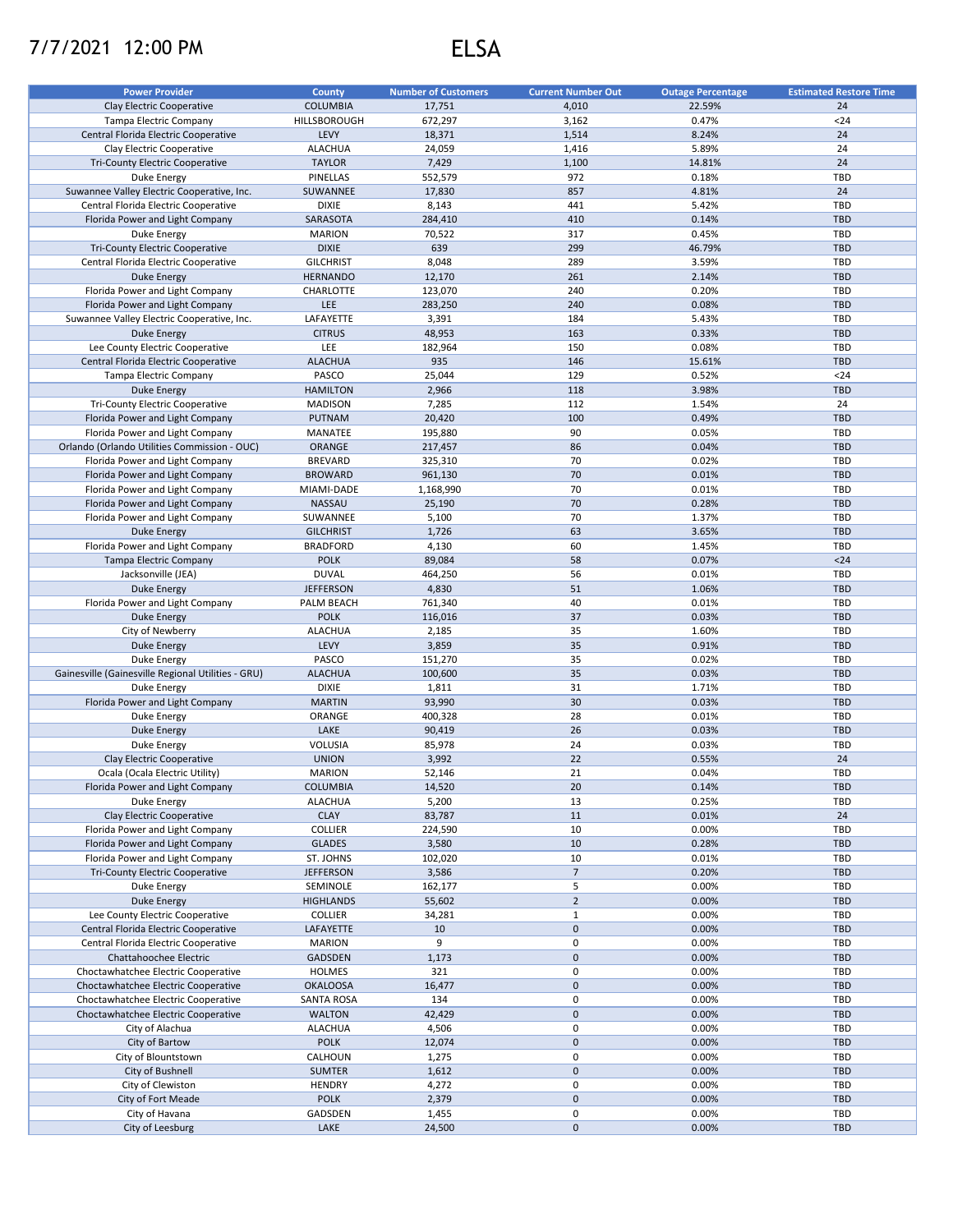## 7/7/2021 12:00 PM ELSA

|                                           | <b>GLADES</b>       |             | 0                   |       |            |
|-------------------------------------------|---------------------|-------------|---------------------|-------|------------|
| City of Moore Haven                       |                     | 1,012       |                     | 0.00% | TBD        |
| City of Mount Dora                        | LAKE                | 5,892       | $\mathsf{O}\xspace$ | 0.00% | <b>TBD</b> |
| City of Quincy                            | GADSDEN             | 4,768       | 0                   | 0.00% | TBD        |
|                                           | <b>BRADFORD</b>     | 2,792       | $\mathbf 0$         | 0.00% | <b>TBD</b> |
| City of Starke                            |                     |             |                     |       |            |
| City of Tallahassee                       | LEON                | 105,386     | 0                   | 0.00% | <b>TBD</b> |
| City of Vero Beach                        | <b>INDIAN RIVER</b> | $\mathbf 0$ | $\mathsf{O}\xspace$ |       | <b>TBD</b> |
| City of Wauchula                          | HARDEE              | 2,800       | 0                   | 0.00% | <b>TBD</b> |
|                                           |                     |             |                     |       |            |
| City of Williston                         | LEVY                | 1,462       | $\mathbf 0$         | 0.00% | <b>TBD</b> |
| City of Winter Park                       | ORANGE              | 14,947      | 0                   | 0.00% | TBD        |
| Clay Electric Cooperative                 | <b>BAKER</b>        | 2,765       | $\mathbf 0$         | 0.00% | <b>TBD</b> |
| Clay Electric Cooperative                 | <b>BRADFORD</b>     | 6,133       | 0                   | 0.00% | TBD        |
|                                           |                     |             |                     |       |            |
| Clay Electric Cooperative                 | <b>DUVAL</b>        | 6           | $\pmb{0}$           | 0.00% | <b>TBD</b> |
| Clay Electric Cooperative                 | <b>FLAGLER</b>      | 3           | 0                   | 0.00% | TBD        |
| Clay Electric Cooperative                 | <b>GILCHRIST</b>    | 5           | $\mathsf{O}\xspace$ | 0.00% | <b>TBD</b> |
|                                           |                     |             |                     |       |            |
| Clay Electric Cooperative                 | LAKE                | 2,284       | 0                   | 0.00% | TBD        |
| Clay Electric Cooperative                 | LEVY                | 671         | $\mathsf{O}\xspace$ | 0.00% | <b>TBD</b> |
| Clay Electric Cooperative                 | <b>MARION</b>       | 16,459      | 0                   | 0.00% | TBD        |
| Clay Electric Cooperative                 | PUTNAM              | 21,554      | $\mathsf{O}\xspace$ | 0.00% | <b>TBD</b> |
|                                           |                     |             |                     |       |            |
| Clay Electric Cooperative                 | SUWANNEE            | 10          | 0                   | 0.00% | TBD        |
| Clay Electric Cooperative                 | <b>VOLUSIA</b>      | 2,156       | $\mathsf{O}\xspace$ | 0.00% | <b>TBD</b> |
| Duke Energy                               | BAY                 | 1,600       | 0                   | 0.00% | TBD        |
| Duke Energy                               | <b>BREVARD</b>      | 14          | $\mathsf{O}\xspace$ | 0.00% | <b>TBD</b> |
|                                           |                     |             |                     |       |            |
| Duke Energy                               | COLUMBIA            | 611         | 0                   | 0.00% | TBD        |
| Duke Energy                               | <b>FLAGLER</b>      | 18          | $\pmb{0}$           | 0.00% | <b>TBD</b> |
| Duke Energy                               | <b>FRANKLIN</b>     | 10,511      | 0                   | 0.00% | <b>TBD</b> |
|                                           |                     |             |                     |       |            |
| <b>Duke Energy</b>                        | <b>GULF</b>         | 6,659       | $\mathsf{O}\xspace$ | 0.00% | <b>TBD</b> |
| Duke Energy                               | HARDEE              | 45          | 0                   | 0.00% | <b>TBD</b> |
| <b>Duke Energy</b>                        | HILLSBOROUGH        | 23          | $\mathsf{O}\xspace$ | 0.00% | TBD        |
| Duke Energy                               | LAFAYETTE           | 841         | 0                   | 0.00% | <b>TBD</b> |
|                                           |                     |             |                     |       |            |
| <b>Duke Energy</b>                        | <b>LEON</b>         | 65          | $\mathsf{O}\xspace$ | 0.00% | <b>TBD</b> |
| Duke Energy                               | <b>MADISON</b>      | 3,917       | 0                   | 0.00% | TBD        |
| <b>Duke Energy</b>                        | <b>OSCEOLA</b>      | 55,921      | $\pmb{0}$           | 0.00% | <b>TBD</b> |
|                                           |                     |             |                     |       |            |
| Duke Energy                               | <b>SUMTER</b>       | 12,845      | 0                   | 0.00% | TBD        |
| Duke Energy                               | SUWANNEE            | 821         | $\mathbf 0$         | 0.00% | <b>TBD</b> |
| Duke Energy                               | <b>TAYLOR</b>       | 6,106       | 0                   | 0.00% | TBD        |
| <b>Duke Energy</b>                        | WAKULLA             | 7,162       | $\pmb{0}$           | 0.00% | <b>TBD</b> |
|                                           |                     |             |                     |       |            |
| Escambia River Electric Cooperative, Inc. | <b>ESCAMBIA</b>     | 3,500       | 0                   | 0.00% | TBD        |
| Escambia River Electric Cooperative, Inc. | <b>SANTA ROSA</b>   | 8,133       | $\pmb{0}$           | 0.00% | <b>TBD</b> |
| Florida Keys Electric Cooperative         | <b>MONROE</b>       | 34,187      | 0                   | 0.00% | TBD        |
|                                           |                     |             | $\pmb{0}$           |       |            |
| Florida Power and Light Company           | <b>ALACHUA</b>      | 1,260       |                     | 0.00% | <b>TBD</b> |
| Florida Power and Light Company           | <b>BAKER</b>        | 5,610       | 0                   | 0.00% | TBD        |
| Florida Power and Light Company           | <b>CLAY</b>         | 920         | $\pmb{0}$           | 0.00% | <b>TBD</b> |
| Florida Power and Light Company           | <b>DESOTO</b>       | 17,410      | 0                   | 0.00% | TBD        |
|                                           |                     |             |                     |       |            |
| Florida Power and Light Company           | <b>DUVAL</b>        | 10          | $\pmb{0}$           | 0.00% | <b>TBD</b> |
| Florida Power and Light Company           | <b>FLAGLER</b>      | 64,330      | 0                   | 0.00% | TBD        |
| Florida Power and Light Company           | <b>HARDEE</b>       | 30          | $\mathbf 0$         | 0.00% | <b>TBD</b> |
| Florida Power and Light Company           | <b>HENDRY</b>       |             | 0                   |       | TBD        |
|                                           |                     | 10,580      |                     | 0.00% |            |
| Florida Power and Light Company           | <b>HIGHLANDS</b>    | 540         | $\pmb{0}$           | 0.00% | <b>TBD</b> |
| Florida Power and Light Company           | <b>INDIAN RIVER</b> | 98,800      | 0                   | 0.00% | TBD        |
| Florida Power and Light Company           | <b>MONROE</b>       | 90          | $\pmb{0}$           | 0.00% | <b>TBD</b> |
|                                           |                     |             |                     |       |            |
| Florida Power and Light Company           | OKEECHOBEE          | 20,410      | 0                   | 0.00% | TBD        |
| Florida Power and Light Company           | ORANGE              | 10          | $\mathbf 0$         | 0.00% | <b>TBD</b> |
| Florida Power and Light Company           | <b>OSCEOLA</b>      | 10          | 0                   | 0.00% | TBD        |
| Florida Power and Light Company           | SEMINOLE            | 59,330      | $\pmb{0}$           | 0.00% | <b>TBD</b> |
|                                           |                     |             |                     |       |            |
| Florida Power and Light Company           | ST. LUCIE           | 139,280     | 0                   | 0.00% | TBD        |
| Florida Power and Light Company           | <b>UNION</b>        | 1,680       | 0                   | 0.00% | TBD        |
| Florida Power and Light Company           | VOLUSIA             | 186,620     | 0                   | 0.00% | TBD        |
| Florida Public Utilities Corporation      | CALHOUN             | 842         | $\mathbf 0$         | 0.00% | Restored   |
|                                           |                     |             |                     |       |            |
| Florida Public Utilities Corporation      | <b>JACKSON</b>      | 10,523      | 0                   | 0.00% | Restored   |
| Florida Public Utilities Corporation      | <b>LIBERTY</b>      | 769         | $\pmb{0}$           | 0.00% | Restored   |
| Florida Public Utilities Corporation      | NASSAU              | 16,658      | 0                   | 0.00% | Restored   |
| Fort Pierce Utilities Authority           | <b>ST. LUCIE</b>    | 28,827      | 0                   | 0.00% | TBD        |
|                                           |                     |             |                     |       |            |
| Glades Electric Cooperative, Inc.         | <b>GLADES</b>       | 3,325       | 0                   | 0.00% | TBD        |
| Glades Electric Cooperative, Inc.         | <b>HARDEE</b>       | $\mathbf 0$ | $\mathbf 0$         |       | <b>TBD</b> |
| Glades Electric Cooperative, Inc.         | <b>HENDRY</b>       | 4,009       | 0                   | 0.00% | TBD        |
|                                           |                     |             |                     |       |            |
| Glades Electric Cooperative, Inc.         | <b>HIGHLANDS</b>    | 7,945       | $\pmb{0}$           | 0.00% | <b>TBD</b> |
| Glades Electric Cooperative, Inc.         | OKEECHOBEE          | 2,548       | 0                   | 0.00% | TBD        |
| Green Cove Springs Electric               | <b>CLAY</b>         | 4,041       | $\pmb{0}$           | 0.00% | TBD        |
| Gulf Coast Electric Cooperative, Inc.     | BAY                 | 14,655      | 0                   | 0.00% | TBD        |
|                                           |                     |             |                     |       |            |
| Gulf Coast Electric Cooperative, Inc.     | CALHOUN             | 2,013       | $\pmb{0}$           | 0.00% | <b>TBD</b> |
| Gulf Coast Electric Cooperative, Inc.     | <b>GULF</b>         | 4,708       | 0                   | 0.00% | TBD        |
| Gulf Coast Electric Cooperative, Inc.     | <b>JACKSON</b>      | 51          | $\pmb{0}$           | 0.00% | <b>TBD</b> |
| Gulf Coast Electric Cooperative, Inc.     | WALTON              | 111         | 0                   | 0.00% | TBD        |
|                                           |                     |             |                     |       |            |
| Gulf Coast Electric Cooperative, Inc.     | WASHINGTON          | 2,705       | $\mathbf 0$         | 0.00% | <b>TBD</b> |
|                                           |                     |             |                     |       |            |